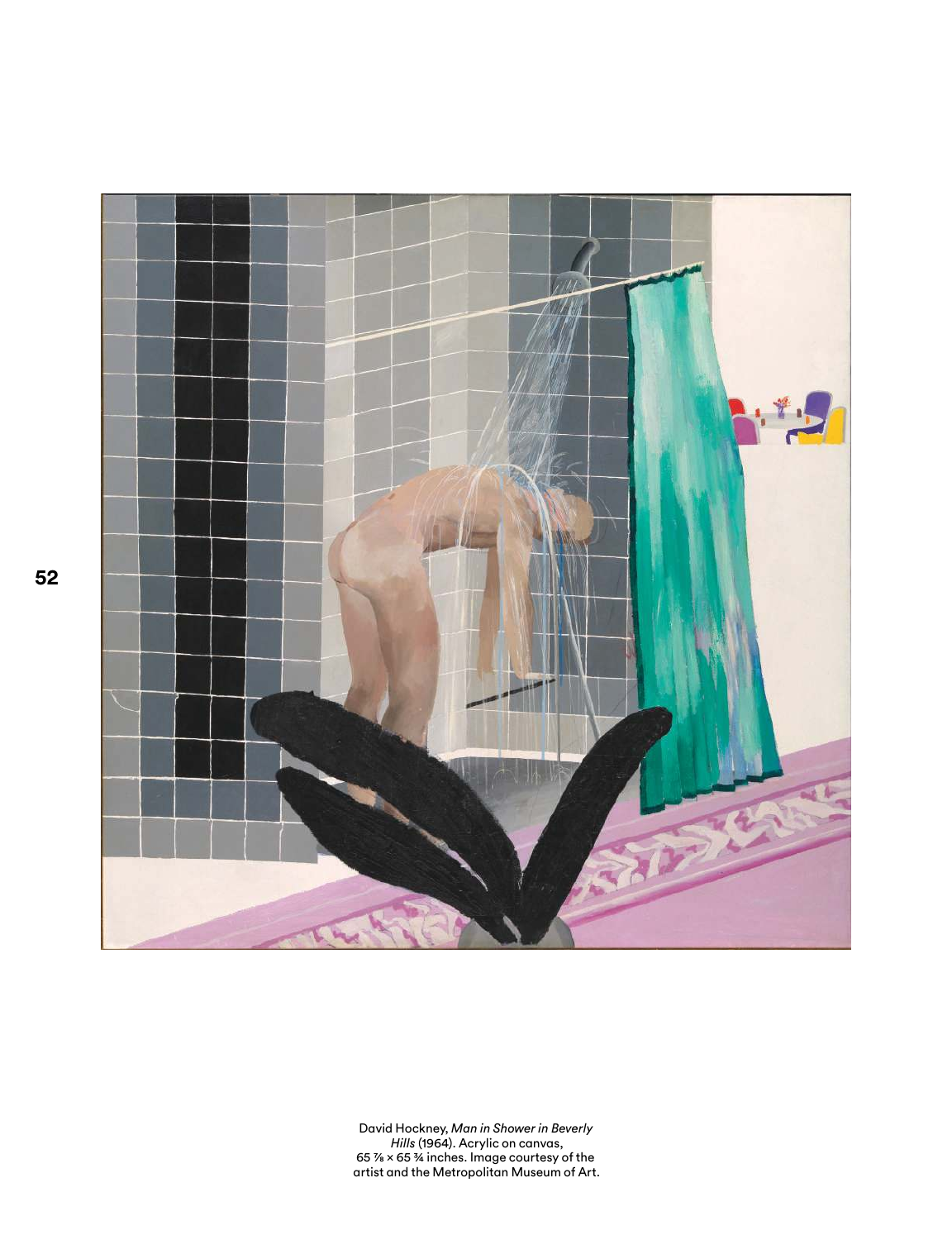stool; in it, Wiley explains that the objective of the piece is for viewers to add black friction tape to the black ball, or to hire those in need of work to do so, until the anniversary of Dr. King's death. Upon the anniversary, Wiley would donate the results to "an appropriate person or place." At some point, an amendment had been made: The ball would be added to until it "achieves the proper proportions." There was no way of telling what the proportions looked like in years past, but they appeared to be quite proper here. As for an appropriate place? An open bedroom in a domestic gallery, accessible to the public, is a pretty good fit for now.

On the walls hung four paintings: *Pre-Tsunami Abstraction with Migraines* (2011), *Angry Angels* (2017), *Pay Gun Totems Black Ball*  (2017), and *Cosmic's Cull* (2017). Wiley has been known to deploy a wily use of language, and it is in efect within the titling of these wall works, bonded by a blackand- white actionist aesthetic. One work contains a portion of a pyramid splitting the picture's composition in half, with the phrase "So The Missing Corner / The Kissing Mourner" foating freely. These words harkened back to the romance and trauma of Greely's *The Picnic* on the ground foor, but with less spunky explicitness; rather, they projected more of a sullen resilience.

In each room downstairs, Greely demonstrated a self-assured commitment to remaining a wild child amid the rapid fow of tepid

trends. She has a patience that often seems lost among many trying to make it in today's world. On the foor above, Wiley—over twice her age—faunted an admirable attempt at preserving a whimsical practicality while also trying to hold on to the heaviness of the world. There is an arguable futility to this sort of act, which is likely why so few (in either generation) are willing to make the efort. Yet, despite the gap in age and aesthetics, both artists address the social and political with a dark witticism and intense vigor, with Greely couching her concerns in playfully subversive visual language and Wiley taking a more sobering approach. These artists each exude a wonderfully unconventional wisdom; and for its part, the gallery did the same by pairing an exuberant talent with a venerable and vulnerable pedagogue.

## *David Hockney* **at The Metropolitan Museum of Art (L.A. in N.Y.) November 27, 2017– February 25, 2018**

Some unfortunate personal planning landed this writer at The Met one day between Christmas and New Year's when the line for admission wrapped around the building's exterior facade. Upon entrance and on my way to the Hockney show I was there to review, a crowd control measure directed us fushed,

teeming unfortunates through the 19th century painting galleries in order to reach the temporary exhibitions. Even when viewing art body-to- body, the ordained progression of painting is hard to miss with Matisse, Gauguin, Bonnard, and Braque forming a robust chain of Genius antecedents to Hockney. I would finally manage to squeeze into the exhibition after navigating the velvet roped lines for the even more famous gay painter down the hall, Michelangelo.

The exhibition's oldschool objective to reify Hockney's status as a master would have been transparent even without the close proximity of the hallowed halls of 19th century painting—for this, a "major retrospective" that "honors the artist in his 80th year." Spanning the years 1960 to 2017, *David Hockney* is more or less arranged so that each room is dedicated to a diferent period, à la Picasso. The galleries move from early work pre- and post-art school to the Los Angeles paintings to monumental portraits to landscapes from the '80s through the present. Each tidy grouping compels viewers to feel that they have mastered an understanding of every crucial stage in the evolution of Hockney's work.

Yet, even in the stalest of curatorial formats, Hockney's work pushes against its restraints. Rather than framing the show as the result of a tidily progressing aesthetic, I am interested in further exploring a through line of messiness. Hockney didn't play by the rules, he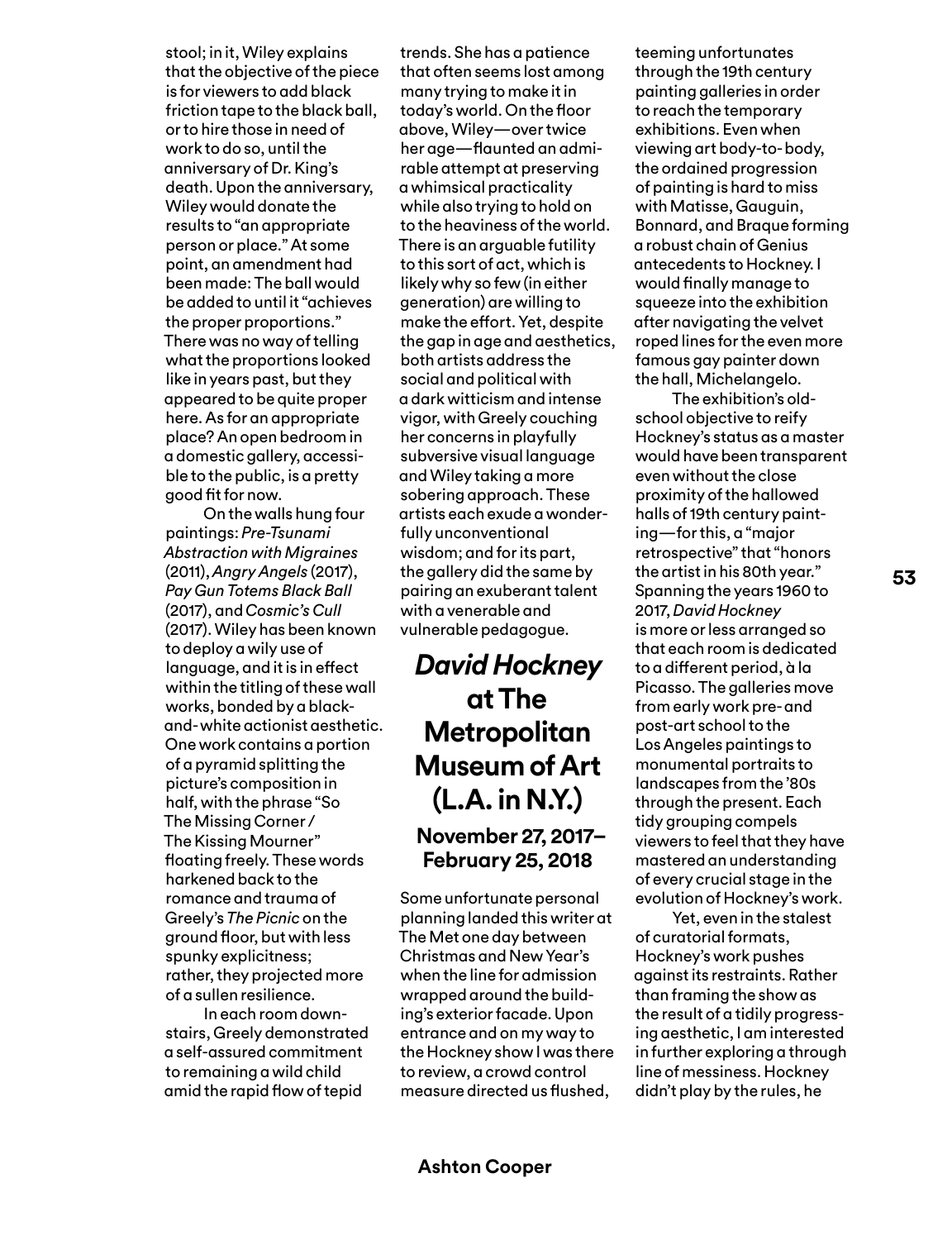wasn't tidy, and he was consistently irreverent with his materials across a long career. Even in the more polished works, Hockney pushes against perfection and rewards close looking with errant drips, dabs, and bleeds.

The biggest surprise of the exhibition is Hockney's early work, made in the frst few years of the '60s while he was a student at the Royal College of Art in London. Many of the pieces address Hockney's queer identity with an exceptionally *laissez-faire* attitude, considering the time—homosexuality wasn't decriminalized in Britain until 1967, seven years after Hockney himself had come out. The standout in the exhibition's frst gallery is *Cleaning Teeth, Early Evening (10pm) W11* (1962), in which two worm-like, cartoonish, and primary-colored fgures are caught mid-act in a 69 position with Colgate tube erections squirting wavy lines of toothpaste into each others' mouths. Here, Hockney employs a technique that will crop up again and again: the striped patterning at the top, perhaps meant to resemble bed covers, messily brushes over onto the white ground occupied by the fgures. Hockney often disregards borders such that objects are left without enclosing lines or boundaries, one thing bleeding into another.

 In two well-known paintings from 1967, made after Hockney had moved to L.A., he again doesn't fully circumscribe his objects. In the pool painting *A Bigger Splash* (1967), the chartreuse brush strokes that compose

the diving board messily trail over the board's top edge just like the striped bedsheets in *Cleaning Teeth*. In *The Room, Tarzana* (1967), a reclining man with a carefully rounded ass occupies the center of the composition, but the edge of the blue pillow below his head has the same unresolved border. In the room's corner, the leg of a green table pools out into the blue carpet. Even in works that seem carefully composed and especially neat, Hockney allows for unbuttoned moments where the medium can be imperfect.

 Especially captivating are the early works that employed geometric grids, such that they simultaneously encompassed two styles of painting in one. *In Man in Shower in Beverly Hills* (1964), a male figure bends over in an elaborately tiled shower that takes on the qualities of a clumsy Agnes Martin. While messy brushstrokes compose a male body that lacks clearly articulated fngers or any facial features, Hockney has paid special attention to the shower tiles, even including a crack in one. This piece sets the stage for a career-long insistence on the interchangeableness of "abstraction" and "representation." Hockney has painted the abstraction of the shower tiles with detailed specifcity while the representational fgure is rendered with brushy patches of paint.

In *Medical Building* (1966), Hockney has transposed his tiled bathroom into a steel and glass office building at the center of the composition that looks like a grid painting dropped into a SoCal landscape. His

irreverent attitude toward containers is again evident in the way that the building's glass-pane-squares drip and smudge into one another.

This exhibition's aim of securing Hockney's place as the rightful heir of Western Painting flattens the complexities of his work and does it an injustice. Even within the space of a traditional retrospective, I wonder what could have been gained from a more extended meditation on Hockney's quirks, the pieces that didn't quite ft, and the transitions between series. *David Hockney* should have taken more cues from David Hockney's own dedication to avoiding the stifing efect of neatly enclosed boundaries and reductive containers.

# **Edgar Arceneaux at Yerba Buena Center for the Arts**

## **December 1, 2017– March 25, 2018**

Edgar Arceneaux's presentation at Yerba Buena Center for the Arts (YBCA) in San Francisco consists of only a small selection of high-impact works. The exhibition opens with the *Library of Black Lies* (2016). The *Library* is housed in a small cabin-like structure with slatted walls and low ceilings. Narrow corridors are girded by mirrored bookshelves arranged in a labyrinthine twist. Strewn on the shelves are books made ancient—awash in black, though charred, or partially encased in a crystalline crust. Most of

**54**